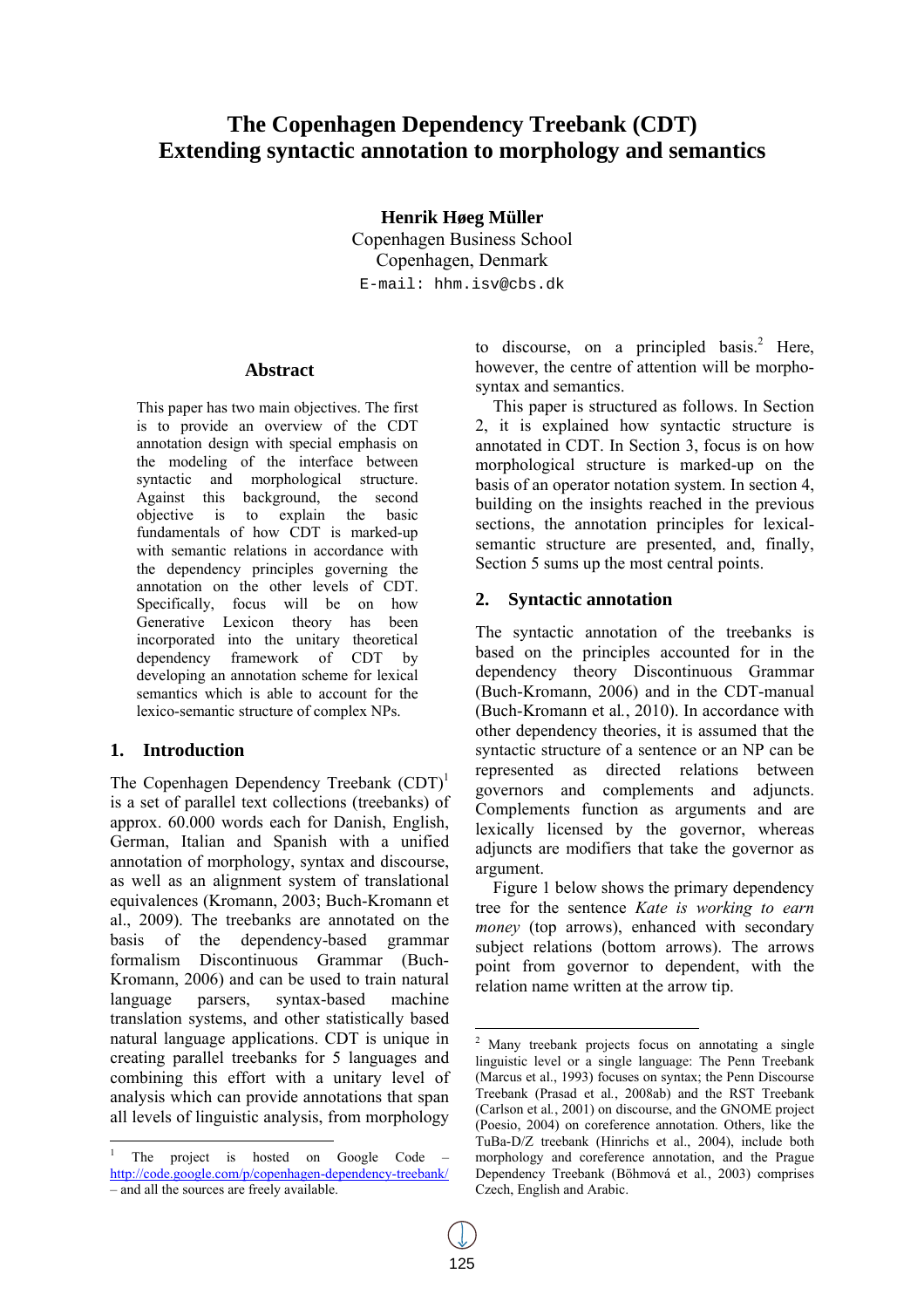



Figure 1 . Primary dependenc augmented with secondary subject dependency relations (bottom). tree (top)

The finite verb *is* functions as head and top node of the sentence. The arrow from *is* to *Kate* identifies *Kate* as the subject ("subj"), while the arrow from *is* to *working* indicates that *working to earn money* is a verbal object ("vobj") governed by *is*. The finite verb also functions as governor to the punctuation mark ("pnct"), which is categorized as an adjunct relation. The lexical main verb *working* establishes the adjunct relation ("goal") to *to earn money*, and inside the adverbial phrase *earn* functions as verbal object ("vobj") governed by the infinitive marker to. Finally, *money* is the direct object ("dobj") of earn. So, in the primary dependency structure every word heads a phrase consisting of all words that can be reached from the phrasal head by following the arrows above the text. The arrows b below the te xt specify se econdary sub bject relations [subj] in the sense that *Kate* is the logical subject of both *working* and *earn*.

The annotation scheme for syntax currently includes approx. 20 complement relations and 60 adjunct relations of which ten of the most frequent ones are listed in Table  $1<sup>3</sup>$ 

| <b>Complement relations</b>                               | <b>Adjunct relations</b>                        |  |
|-----------------------------------------------------------|-------------------------------------------------|--|
| nobj (nominal object:                                     | time (time adverbial:                           |  |
| for the <sub>nobj</sub> child <sub>nobj</sub> )           | $We_{subj}$ leave now <sub>time</sub> )         |  |
| subj (subject: <i>They<sub>subi</sub></i>                 | <b>loc</b> (location adverbial:                 |  |
| saw me <sub>dobi</sub> )                                  | $Isubj$ fell here <sub>loc</sub> )              |  |
| <b>vobj</b> (verbal object:                               | man (manner adverbial:                          |  |
| $He_{subj}$ had left <sub>vobj</sub> it <sub>dobj</sub> ) | $I_{subj}$ read                                 |  |
| dobj (direct object:                                      | $slowly_{man}$                                  |  |
| $Hesubj left usdobi$                                      | quant (degree adverbial:                        |  |
| pobj (prepositional obj.:                                 | very <sub>quant</sub> hard)                     |  |
| one of <sub>pobi</sub> them <sub>nobi</sub> )             | <b>neg</b> (negation: $I_{subj}$ will           |  |
| <b>preds</b> (subject predic.:                            | not <sub>neg</sub> leave <sub>vobi</sub> )      |  |
| $Itsubj was bluepreds$                                    | <b>pnct</b> (punctuation: $It_{subj}$ is        |  |
| @loc (locative object:                                    | $\mathcal{L}_{pnc}$                             |  |
| living in <sub>@loc</sub> Rome <sub>nobi</sub> )          | <b>attr</b> (attribution: la                    |  |
| predo (object                                             | tarea <sub>nobi</sub> difícil <sub>attr</sub> ) |  |
| predicative: $We_{subi}$                                  | appr (restrictive                               |  |
| found $it_{dobi}$                                         | apposition: the                                 |  |
| disappointing <sub>predo</sub> )                          | genius $_{nobj}$ Einstein <sub>appr</sub> )     |  |
| <b>iobj</b> (indirect object:                             | <b>appa</b> (parenthetic                        |  |
| We <sub>subi</sub> gave him <sub>iobi</sub>               | apposition: Einstein,                           |  |
| $flowers_{dobj}$                                          | the <sub>appa</sub> genius <sub>nobi</sub> )    |  |
| avobj (adverbial object:                                  | relr (restrictive relative                      |  |
| as before <sub>avobi</sub> )                              | clause: the cat <sub>nobi</sub>                 |  |
|                                                           | that <sub>subj</sub> died <sub>relr</sub> )     |  |

Table 1. Ten of the most frequent complement and adjunct relations in the syntactic annotation.

Generally, on the sentence level we do not annotate semantic relations, only syntactic dependency relations. However, in order to achieve a more fine-grained analysis of modifiers, adverbials are annotated according to the gov ernor and a adverbial, cf f., e.g., the relations ("time"), (" $loc$ ") and ("man") in Table 1. The introduction of semantic relations into the syntactic annotation is, of course, debatable, but was s preferred over anno tating all adverbial adjuncts as ("mod") relations in accordance with their syntactic function, an alternative adopted in earl ier versions of CDT. semantic relation established between

With respect to interannotator agreement an experiment has been conducted where two annotators annotated 21 English and Danish texts with a total of 4287 relations. The results were the following:<sup>4</sup>

81% % : *Full l labeled ag* probability that another annotator assigns the same label and out-node to the relation. .*greement*, i.e. the

<sup>&</sup>lt;sup>3</sup> For a full specification of the relation inventory see CDT manual dependency-treebank/. on http://code.google.com/p/copenhagen-

 $4$  See CDT manual (op.cit).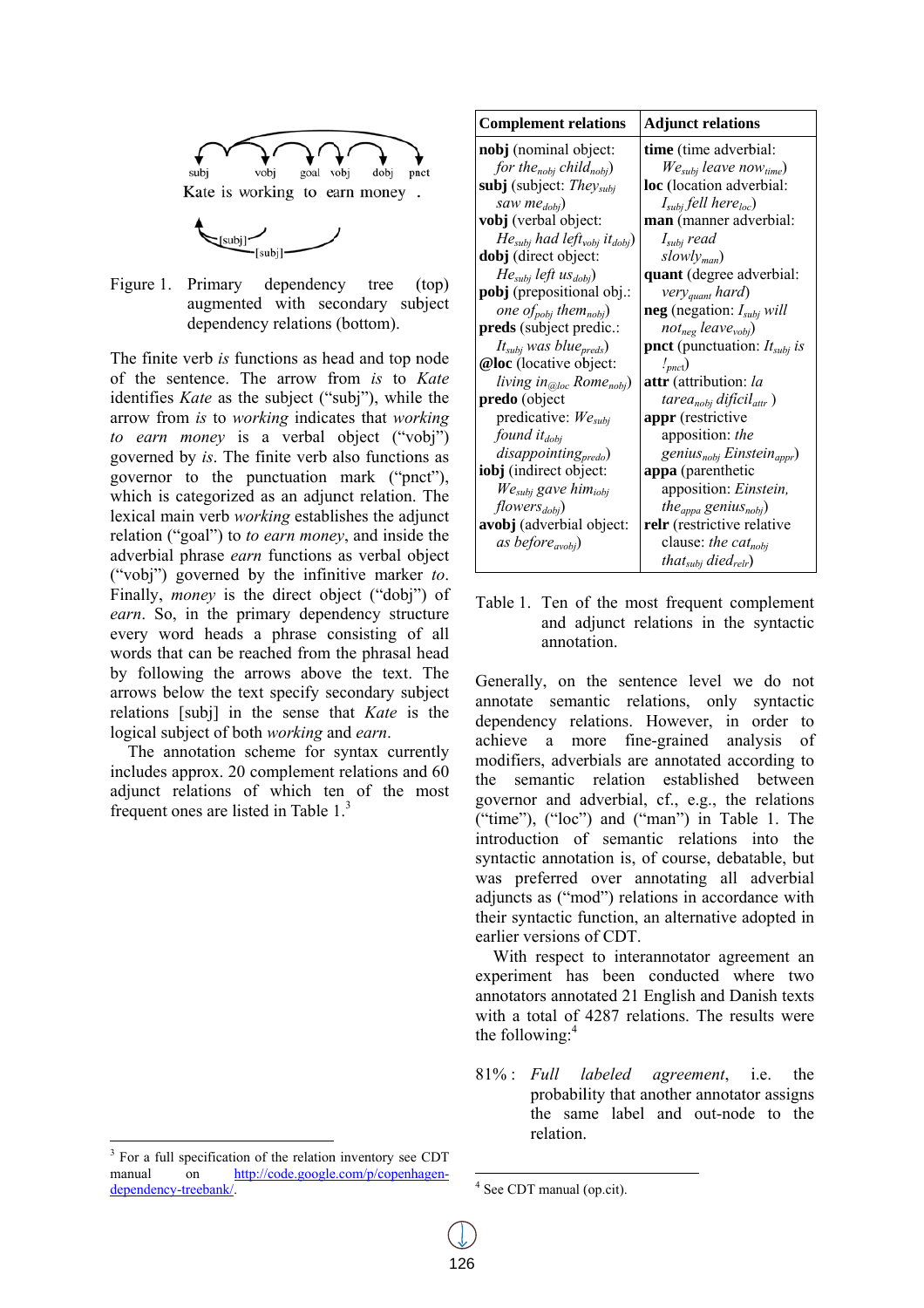- 93% : *Unlabeled agreement*, the probability that another annotator assigns the same out-node (but not necessarily label) to the relation.
- 85% : *Label agreement*, the probability that another annotator assigns the same label (but not necessarily out-node) to the relation.

In general, the results are satisfactory and prove the system to be quite solid.

# **3. Morphological annotation**

The morphological annotation in CDT only deals with derivation and composition, since inflectional morphology can be detected and analysed automatically with high precision for the treebank languages.

The internal structure of words is encoded as a dependency tree. However, in order to annotate dependency relations inside solid orthography compounds and derivationally constructed words, which appear as tokens in the automatically produced word tokenisation, an operator notation scheme has been developed (Müller, 2010). The operator notation is an abstract specification of how the dependency tree for a morphologically complex word is constructed from roots, annotated as lemmas or in some cases imperatives, dependent on the specific language, in combination with morphological operators. Examples of this notation form, applied to derived nouns and nominal compounds in Danish, are shown in figure 2 to  $5<sup>5</sup>$ 

| <i>Antistof</i> [antibody]: |
|-----------------------------|
| $ stof -anti/NEG:contr $    |

Figure 2. Operator notation of the Danish prefixed derivation *antistof* [antibody].

| <i>Lancering</i> [launching]: |
|-------------------------------|
| lancer +ing/DERvn:core        |

Figure 3. Operator notation of the Danish suffixed derivation *lancering* [launching].

| Loftslampe [ceiling lamp]:<br>  <b>lampe -[loft]s/LOC</b> |
|-----------------------------------------------------------|
|                                                           |

Figure 4. Operator notation of the Danish compound *loftslampe* [ceiling lamp].

| Vindmølle [wind mill]:<br>mølle –vind/FUNC |  |
|--------------------------------------------|--|

Figure 5. Operator notation of the Danish compound *vindmølle* [wind mill].

In Figure 2, the Danish word *antistof* [antibody] is constructed from the root *stof* [body] by attaching the prefix *anti-* as a "NEG:contr" dependent of the root. The "NEG:contr" relation indicates that *anti-* negates the meaning of *stof* so that the new word acquires the opposite meaning of the base. The minus sign introducing the notation specifies the pre-head position of the prefix. In Figure 3, the word *lancering* [launching] is constructed from *lancer* [launch] by transforming the verbal root into a predicative eventive core noun by means of the transformative suffix *-ing* which takes *lancer* as its dependent. Here, the plus sign indicates the post-head position of the suffix. With respect to dependency, the operator notation follows the convention that transformative affixes take the root as dependent, whereas non-transformative affixes are dependents to the root.

The analyses of the minimally complex Danish compounds in Figure 4 and 5 can be explained in the following way: *Loftslampe* [ceiling lamp] in Figure 4 is composed of the modifier *loft* [ceiling], the head *lampe* [lamp] and the linking consonant or interfix -*s*. The annotation is to be understood as follows: The minus sign specifies the pre-head position of the modifier, the lexical material of the modifier itself occurs in square brackets, then comes the interfix which is a phonetically induced morpheme which only acts as a glue between the head and the modifier, and finally, following the oblique slash, the meaning aspect of the head noun selected by the non-head modifier, in this case a locative meaning relation. The analysis of

 $\frac{5}{\sqrt{5}}$  In CDT, the three word-classes nouns, adjectives and verbs are marked-up according to the operator notation scheme, but, for matters of space, we only provide examples with nouns. Moreover, CDT has a system for separating linking elements such as thematic vowels, infixes and interfixes, on the one hand, from what is the suffix proper, on the other hand, and it allows CDT to regenerate the word form in question on the basis of the operator instructions. This system is also not detailed here.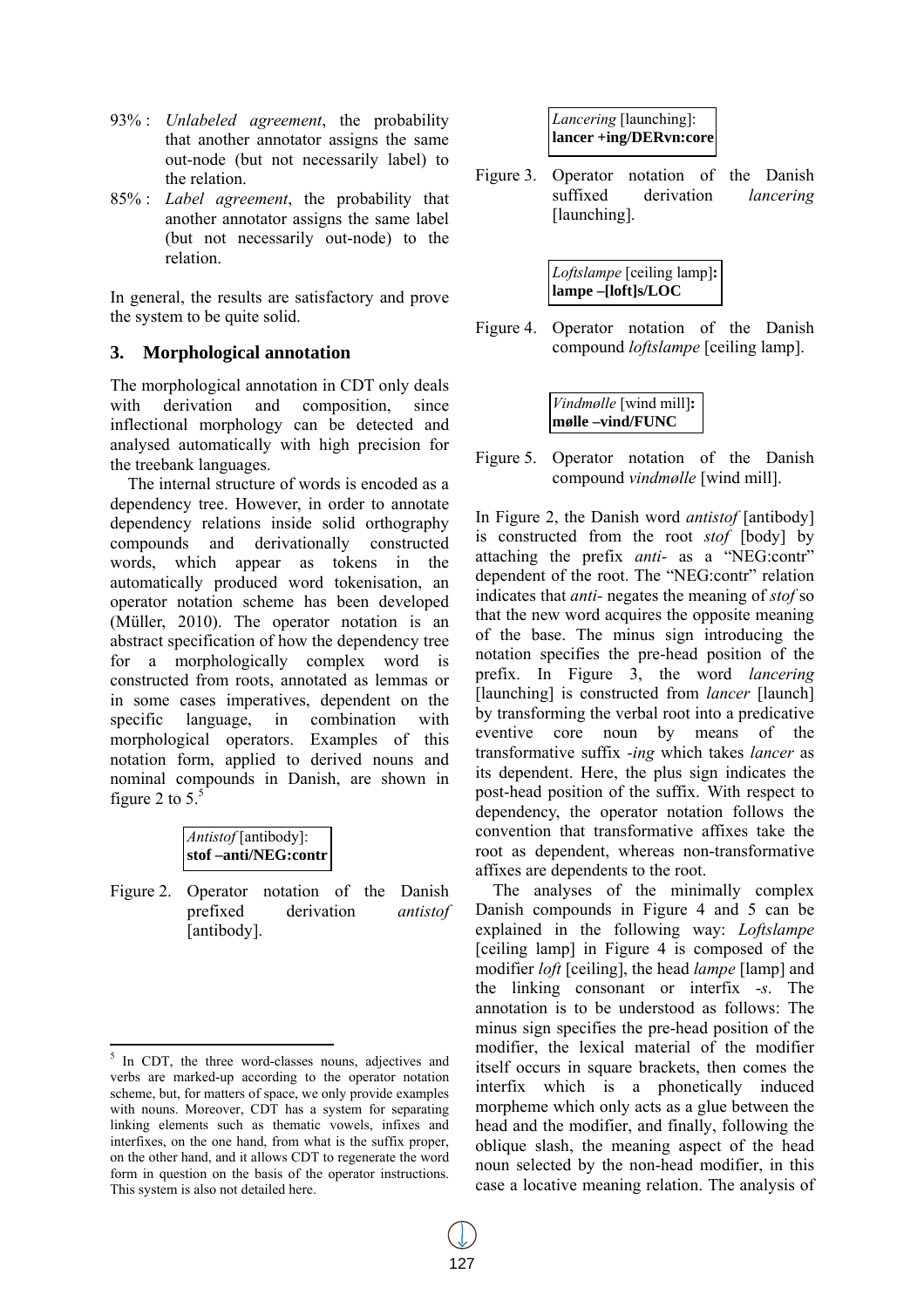*vindmølle* [wind mill] in Figure 5 follows the same scheme, but here the meaning component activated by the modifier is functional.

Of course, the system must also be able to handle more complex expressions, such as, e.g., the combination of derivation and compounding, cf. Figure 6 below.

| Flerbrugersystem [multiple user system]: |
|------------------------------------------|
| system – [[brug@V] + er / DER vn: agent  |
| -fler/MOD:quant]/GOAL                    |

Figure 6. Operator annotation of the Danish compound *flerbrugersystem* [multiple user system].

The head of the compound is the simple lexeme *system* [system], and the non-head is the complex lexeme *flerbruger-* [multiple user]. The operator notation of the complex non-head lexeme, i.e. "–  $[|brug@V]$  +er/DERvn:agent fler/MOD:quant]/GOAL", should be analyzed step by step as follows:

- 1. the minus sign introducing the square brackets that delineate the non-head indicates the pre-head position of the non-head.
- 2. "[brug $@V$ ] +er/DERvn:agent" specifies that the derivationally complex head *bruger* [user] is an agent nominalization of the verb *bruge* [use] triggered by the suffix *-er*. (The indication of word class in separate square brackets with the specification "*@word-class*" is optional, but it should be indicated when the form is ambiguous, as in this case between a noun and a verb.)
- 3. "–fler/MOD:quant" indicates via the minus sign the pre-head position of *fler* [multiple] with respect to *bruger* [user], and that the semantic relation established is one of quantificational modification, cf. "MOD:quant".
- 4. Finally, the last part of the operator, i.e. "/GOAL", specifies that the primary level non-head prompts a semantic ("goal")-relation between the non-head and the head in the sense that the interpretation of *flerbrugersystem* is a system which has the goal/purpose of several people being able to use it.

Summarizing, in the operator annotation the dependency tree for a morphological complex

lexeme is annotated as a root – given abstractly by means of its lemma or imperative form – followed by one or more operators "*lemma op1 op2...*" applied in order. Each operator encodes an abstract affix and a specification of how the abstract affix combines with the base (root or complex stem) in its scope. Here, *abstract affix* is used to denote either a traditional affix (prefix or suffix) or the non-head constituent of a compound. The operator itself has the form "*pos affix*/*type*". The field *pos* specifies whether the abstract affix is attached to its base in prefix position  $($ "-") or suffix position  $($ "+"), or a combination of these in case of parasynthetic verbs, cf. Table 2 (*adormecer* [lull to sleep]). The field *type* specifies the derivational orientation (e.g., "DERvn", {fig. 3}), either in the form of a categorial shift, or not. Moreover, the field *type* semantically and functionally identifies the type and, where relevant, the subtype, of the semantic relation created between the base and the abstract affix (e.g., "NEG:contr", {fig 2}). The field *affix*  specifies the abstract affix and its possibly complex internal structure. The abstract affix may be encoded either as a simple string representing a simple affix or a simple root (e.g., -*er*, "*brug*", {fig. 6}), or as a complex string of the form "[*stem*]" or "[*stem*]*interfix*", where "*stem*" encodes the internal structure of the abstract affix in operator notation (e.g., "– [loft]s/LOC" or **"**–vind/FUNC" , {fig. 4 and 5}).

As mentioned previously, the abstract affix functions as a dependent of the base when it is non-transformational, whereas if it triggers word class change or a significant change of meaning, the base is assumed to function as a dependent of the abstract affix.

Finally, it is important to keep in mind that the operator notation is merely an abstract specification of a dependency tree, not an autonomous annotation system which follows individual rules.

A sample of morphological relation types is listed in Table 2 below.<sup>6</sup> The system is flexible in the sense that all relations can be annotated as either prefixes or suffixes, or non-head roots in case of compounds; here they are just listed as they typically appear in the CDT languages.

<sup>6</sup> The different relation types have taken inspiration from the works on morphological categories by Rainer (1999) and Varela and Martín García (1999). The total number of morphological relation types in CDT is 70, out of which 57 are derivational relations (17 prefix; 40 suffix) and 13 compositional relations (see CDT-manual, cf. footnote 3).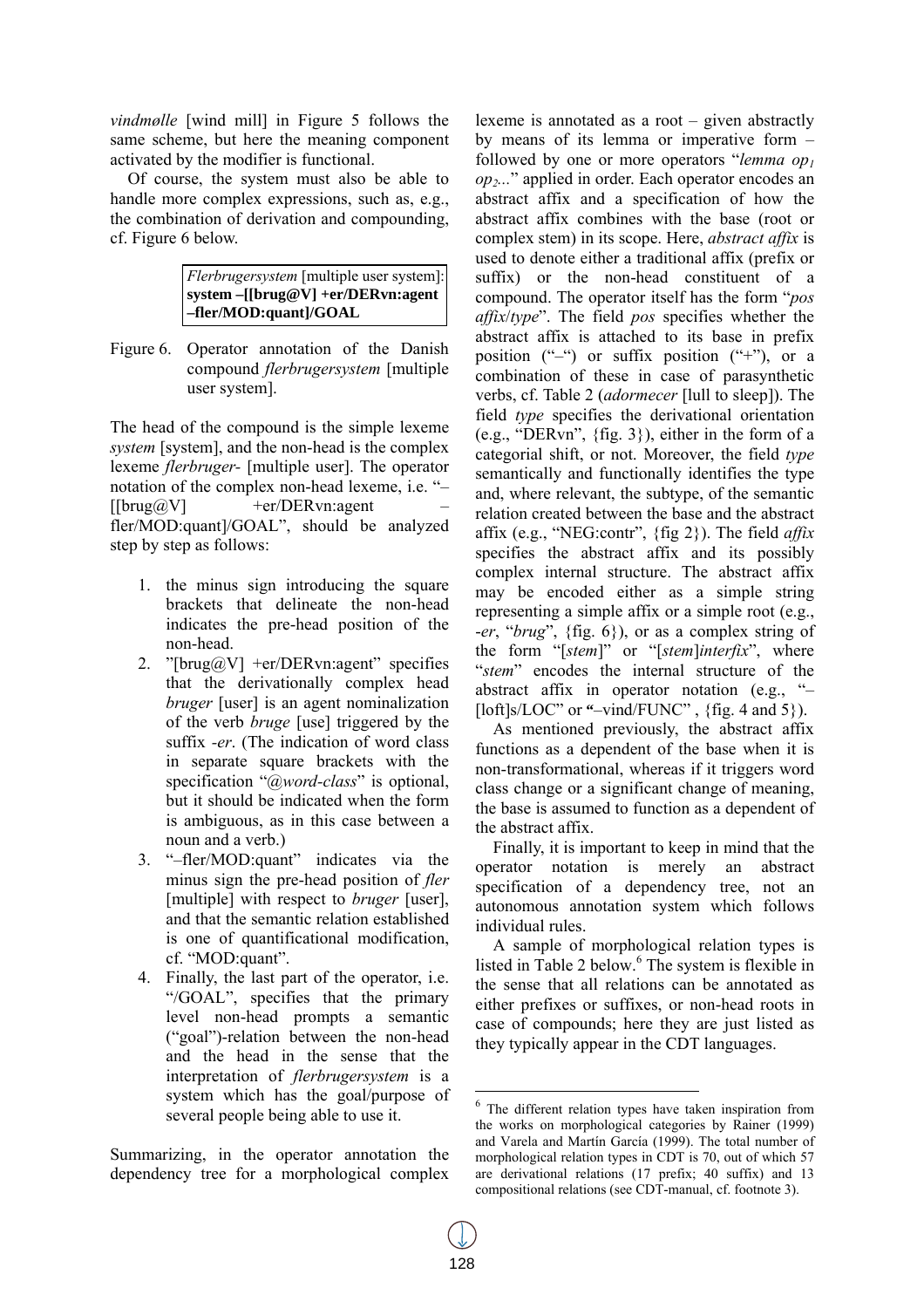### **Relations that typically appear with prefixes**

**SPACE:loc** (location: *intramural = mural −intra/SPACE:loc*) **TIME:pre** (precedency: *prehistorical = historical −pre/TIME:pre*) **NEG:contr** (contrast: *antihero = hero −anti/NEG:contr*) **AGENT** (causative: *acallar 'silence' = callar −a/AGENT*) **TELIC** (telic: *oplåse 'open' = låse −op/TELIC*) **MOD:quant** (quantification: *multicultural = cultural −multi/MOD:quant*) **TRANS** (transitivity: *påsejle 'colide'* = *sejle −på/TRANS*)

#### **Relations that typically appear with suffixes**

**AUG** (augmentative: *perrazo 'big dog' = perro +azo/AUG*) **DIM** (diminutive: *viejecito 'little old man' = viejo +ecito/DIM*)

*Verb derivation* 

**DERnv** (noun→verb derivation: *salar 'to salt' = sal +ar/DERnv*) **DERav** (adjective→verb derivation: *darken = dark +en/DERav*)

**DERvv** (verb→verb derivation: *adormecer 'lull to sleep' = dormir −+[a][ecer]/DERvv*)

*Noun derivation* 

**DERvn:agent** (verb→noun derivation: *singer = sing +er/DERvn:agent*) **DERvn:core** (verb→noun derivation: *exploitation= [exploit@V] +ation/DERvn:core*) **DERnn:cont** (noun→noun derivation: *azucarero 'sugar bowl' = azucar +ero/DERnn:cont*)

#### *Adjective derivation*

**DERva:pas.epi** (deverbal adjective: *transportable = transport +able/DERva:pas.epi*) **DERna:rel** (denominal adjective: *presidential = president +ial/DERna:rel*)

### **Relations that typically appear with compounds**

**CONST** (constitutive: *træbord 'wooden table' = bord −træ/CONST*) **AGENT** (agent: *politivold 'police violence' = kontrol −politi/AGENT*) **SOURCE** (source: *rørsukker 'cane sugar' = sukker −rør/SOURCE*) **GOAL** (goal: *krigsskib 'war ship' = skib −[krig]s/GOAL*) **FUNC (**function: vindmølle 'wind mill' = *mølle −vind/FUNC*) **LOC** (location: *loftlampe 'ceiling lamp' = lampe –[loft]s/LOC*)

### **4. The semantic dimension**

### **4.1 Basic annotation of NPs**

A number of semantic annotation projects have developed over the years.<sup>7</sup> In CDT, the dependency structure has been enhanced with semantic annotation with respect to sentence level adverbials, derivations and different kinds of NPs. In this context, we limit ourselves to focusing on the description of how Generative Lexicon theory (GL) has been integrated into the current dependency framework in order to account for the lexical semantics of certain NPs.

GL (Pustejovsky, 1991, 1995, 2001) is based on the assumption that any lexeme can be defined by the four qualia, FORMAL, CONSTITUTIVE, TELIC and AGENTIVE, which constitute the fundamental rules according to which the integration of mental representations of entity types is produced. In other words, Qualia can be described as a template representing the relational force of a lexical item, a system of constructive understanding and inference.

Below, we exemplify the integration of lexical semantic knowledge in the dependencybased multilevel CDT annotation scheme by describing the annotational challenges posed by one single type of NPs, viz. Spanish N+PP constructions.

In N+PP constructions like *taza de café* [coffee cup] and *taza de porcelana* [china cup], the PP-modifiers *de café* and *de porcelana* are syntactic dependents of the head *taza*, but they select different sub-senses of *taza*, Telic and Constitutive, respectively, and act semantically as governors (Johnston and Busa, 1999).<sup>8</sup> The relationship between syntactic and semantic dependencies is implemented in terms of annotation in the following way.

Table 2. Relation types in the morphological notation system.

<sup>7</sup> *PropBank* (Palmer et al., 2005) is a corpus semantically annotated with verbal propositions and their arguments; *NomBank* (Meyers et al., 2004ab) marks up the sets of arguments that co-occur with nouns; *VerbNet* marks up the sets of syntactic frames a verb can appear in to reflect underlying semantic components constraining allowable arguments; and *FrameNet* (Ruppenhofer et al., 2006) is an on-line lexical resource for English based on frame semantics and supported by corpus evidence.

<sup>8</sup> In practice, CDT operates with an expanded set of qualiaroles. For instance, the Telic-role can manifest itself either as Goal or Function (see Table 2), dependent on the specific interpretation.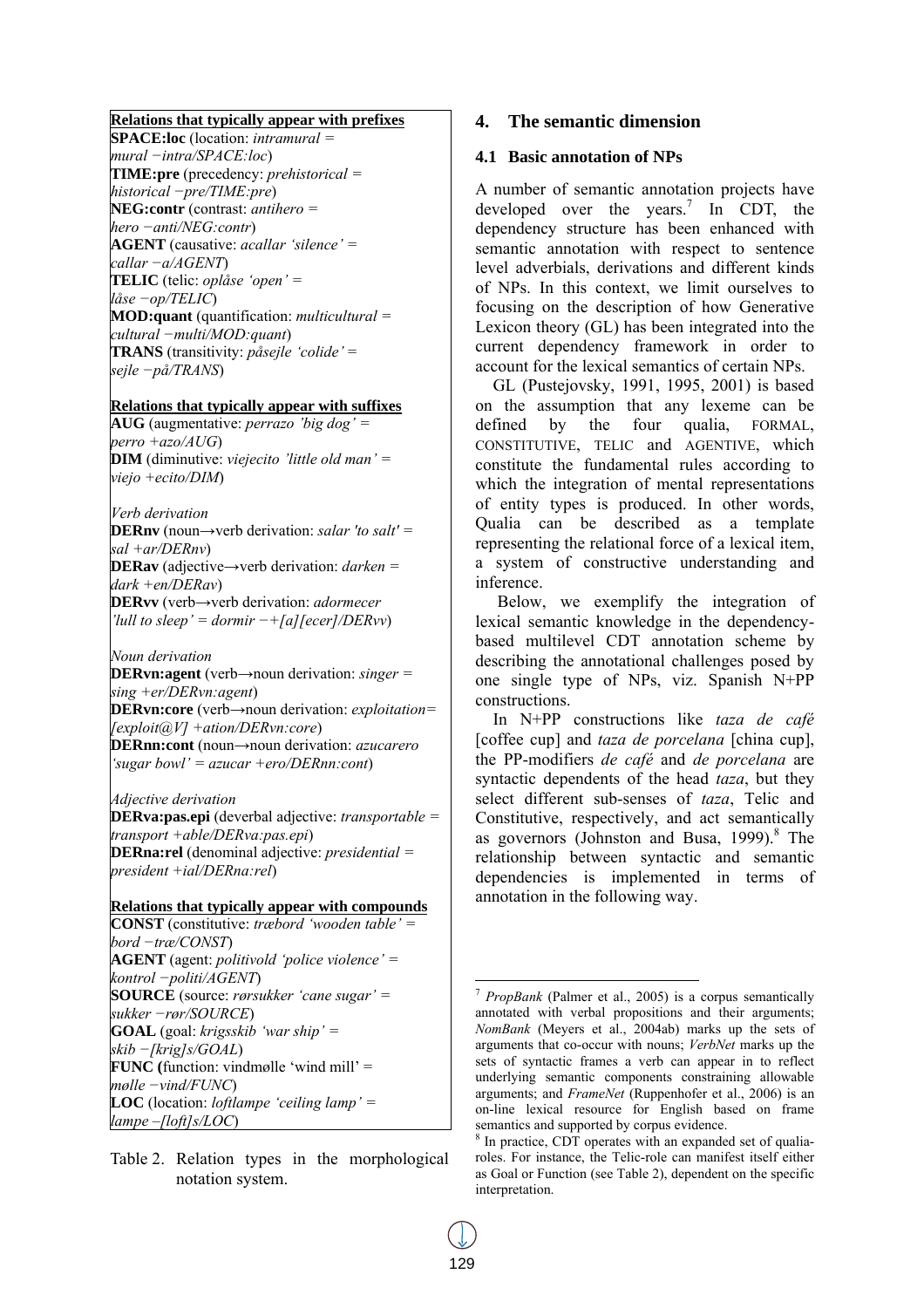

Figure 7. Syntactic and semantic annotation of the Spanish phrasal NP-compound *taza de café* [coffee cup].



Figure 8. Syntactic and semantic annotation of the Spanish phrasal NP-compound *taza de porcelana* [china cup].

The arrows above the text from the head *taza* [cup] to the PPs *de café* [of coffee] and *de porcelana* [of china] in Figure 7 and 8, respectively, indicate that the relation is nonargumental, i.e. what we understand as one of contribution ("attr") – basically because the head is non-predicative or non-relational. In other words, the non-head is not lexically licensed by the governing head. The hash symbols following the ("attr") label stipulate that the phrases in question show composite structure (see later discussion). The nouns *café* and *porcelana* are syntactically governed by the preposition *de* and function as noun objects ("nobj"). The "reversed" arrows below the text indicate semantic structure. The non-heads activate the Telic quale – we refer to it as a  $("goal")$  relation – and the Constitutive quale of the head, respectively, being the general assumption that the qualia of the head can be triggered by different modifiers, in these cases PPs.<sup>9</sup>

Moreover, *taza de café* is ambiguous as it allows yet another interpretation equivalent to cup of coffee, where *taza* functions as a specifier of quantity. In these cases it is the complement *café* which has to respect the selectional restrictions imposed by, e.g., the predicate, and, consequently, the construction must be reanalyzed as yielding a specifier+head structure, i.e. a case of head switching, cf. Figure 9 below.



Figure 9. Syntactic and semantic annotation of Spanish NP expressing quantification.

In terms of annotation the difference between Figure 7 and 9 is that in Figure 9 the noun *taza* is relational and thus selects the PP *de café* as a dependent. Therefore *de café* functions as an argument to the head, which is made clear by the fact that the relation name written at the arrow tip is ("pobj"), a lexically governed prepositional object. Consequently, the syntactic labels ("pobj") and ("nobj") indicate that the modifying noun or PP is lexically governed by the head, whereas the ("attr")-label indicates that this is not the case. The label ("nobj") is also used more widely when a noun is governed by an article or a preposition. The arrow below the text indicates that *taza* does not function as a semantic head, but as a specifier which imposes a quantificational reading on the PP. Therefore the arrows showing syntactic and semantic dependency, respectively, are oriented in the same direction in this case.

Apart from the Qualia inspired inventory of semantic relations, CDT also operates with a set of "standard" semantic roles in the form of Agent, Patient, Recipient, etc. These roles are used when the head noun is deverbal or deadjectival and thus projects an argument structure, cf. Figure 10.



Figure 10. Full syntactic and semantic annotation of Spanish NP with deverbal head.

In Figure 10, the bottom arrow specifies that the PP *del oro* [of-the gold] functions as Patient with respect to the deverbal head noun *descubrimiento* [discovering]. The top arrow from head noun to PP demonstrates that the PP is a syntactically governed ("pobj") with the function of direct object ("dobj").

<sup>&</sup>lt;sup>9</sup> Of course, the preposition *de* in itself is purely syntactic, but we have chosen to see the whole PP as the unit which activates the semantic relation between head and non-head.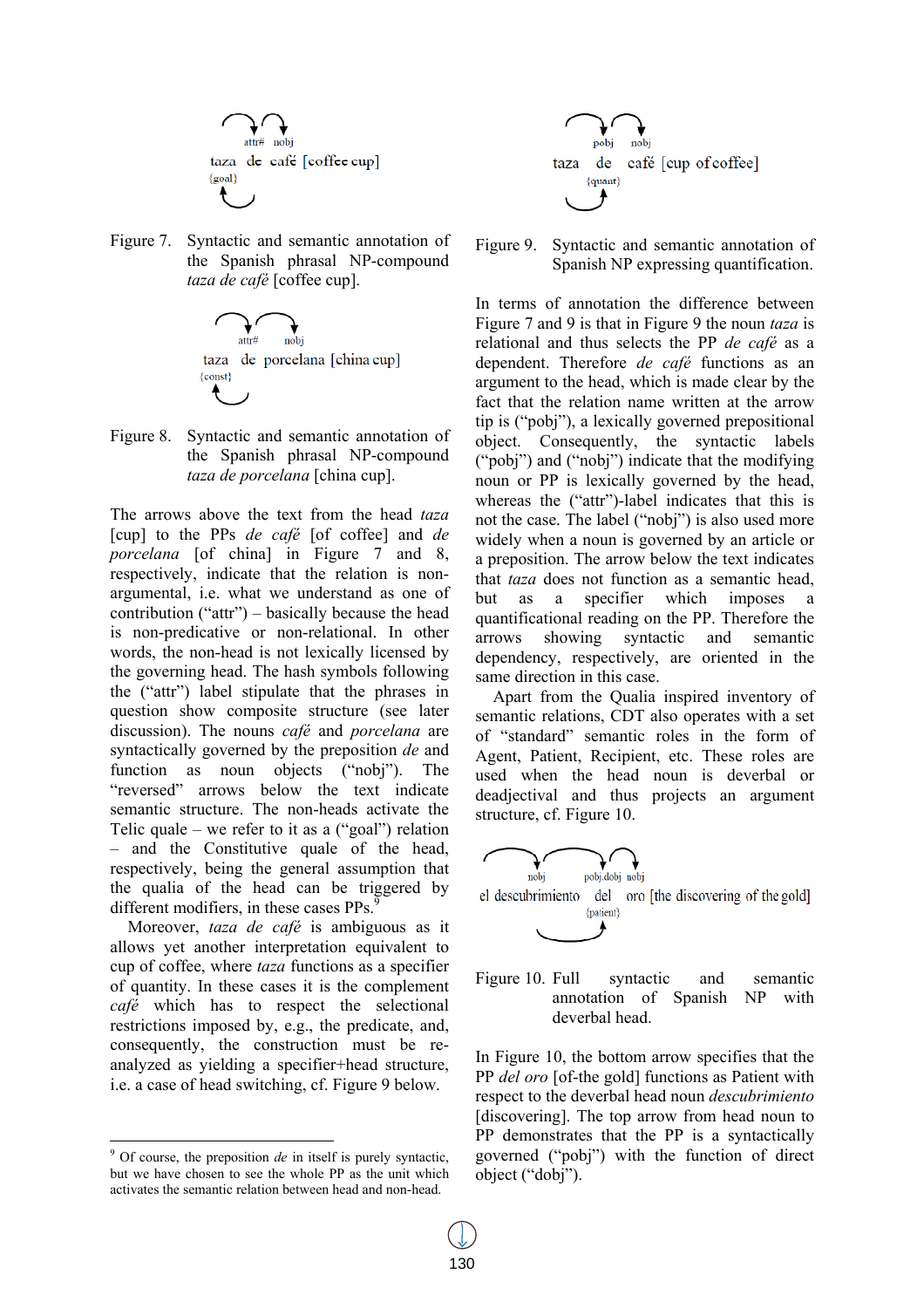Generally, the qualia-structure has been a guiding principle for the organization of the semantic inventory of CDT on all levels, i.e. with respect to adverbial adjuncts, NPs and derivational morphology.10 This attempt to unify the inventory through the qualia-structure, which provides a rather general template for structuring semantic relations, is theoretically appealing because it accommodates the fact that similar semantic relations are found on different linguistic levels. However, this does not mean that any semantic relation can be accounted for with point of departure in the qualia-structure. For instance, the nature of the arguments to a predicate (semantic labeling), cf. Figure 10, or certain adverbial adjunct relations, such as condition, concession, contrast, etc., fall outside the explanatory frame of the qualia-structure.

### **4.2 Compounding**

As mentioned before, we use the hash symbol to indicate when a phrasal constellation of words should be regarded as a compound. Of course, in the non-English Germanic languages it is not a problem as they have unitary stress (e.g. in Danish, head nouns are reduced prosodically and pronounced with secondary stress) and solid orthography, which means that in CDT they are tackled in accordance with the so-called operator notation scheme. However, when a word constellation should be regarded as a free syntactic phrase formation or a compound is not an uncontroversial issue, which can be appreciated, for instance, in the Spanish grammatical literature about the subject.

Briefly, the problem is that the criteria for compounding in Spanish, and other Romance languages for that matter, are often based on the notion of degree of lexicalization – the more lexicalized the more compound status – which seems to be difficult to deal with both empirically and theoretically in a setting of annotation.

In the standard approach (e.g., Escandell Vidal, 1995; Val Alvaro, 1999), degree of lexicalization is measured by the parameters of internal solidity, i.e. cohesion between the constitutive elements, and, secondarily, possibility of substitution of elements, and

finally, as an effect of these criteria, degree of semantic transparency.<sup>11</sup>

According to this approach, good examples of phrasal compounds would be such as the ones in (1) and (2). They have a solid internal structure, and, moreover, the foot-examples in (2) are not semantically transparent. They are exocentrically structured, and they are metaphoric extensions of some original meaning of which we have more or less lost track.

(1) *un punto de vista*  [a point of view]

> \**un punto agudo de vista*  [a point **sharp** of view]

*un agudo punto de vista/un punto de vista agudo*  [a **sharp** point of view/a point of view **sharp**]

(2) *pie de liebre*  [foot-of-hare] "sort of clover"

*pie de atleta*  [foot-of-athlete] "sort of skin desease"

*pie de gallina*  [foot-of-chicken] "sort of knot"

However, the examples in (3) and (4) below are not so good phrasal compounds. They do not show a solid internal structure, and the ones in (4) are even headed by the event denoting deverbal noun *venta* [sale], which means that

 <sup>10</sup> This also goes for the CDT annotation of anaphoric relations and discourse structure, which, however, has not been the topic of this paper.

<sup>&</sup>lt;sup>11</sup> Other authors (see, e.g., Corpas Pastor, 1997; Ferrando Aramo, 2002; Ruiz Gurillo, 2002; Alonso Ramos, 2009) intend to establish more or less solid distinctions between compounds, locutions/idiomatic expressions, and collocations on the basis of a wide range of syntactic, semantic and denotative criteria, such as cohesion, transparency and unity of meaning. Although a continuum, rather than an attempt to make clear delimitations, probably is the more adequate way to represent these types, there is no doubt that important phraseological distinction can be identified between different N+PP constructions. However, the point deserving emphasis here is that, contrary to the current discussion in the Spanish literature, the definition of compounding in the non-English Germanic languages, such as Danish, does not hinge on the extent to which a certain construction fulfils an array of criteria, but is solely based on the criterion of unitary stress and, consequently, solid orthography. Therefore, although Germanic compounds can show all kinds of semantic "peculiarities", Germanic compounding is well-defined, while Romance N+PP compounding is a fuzzy edged phenomenon.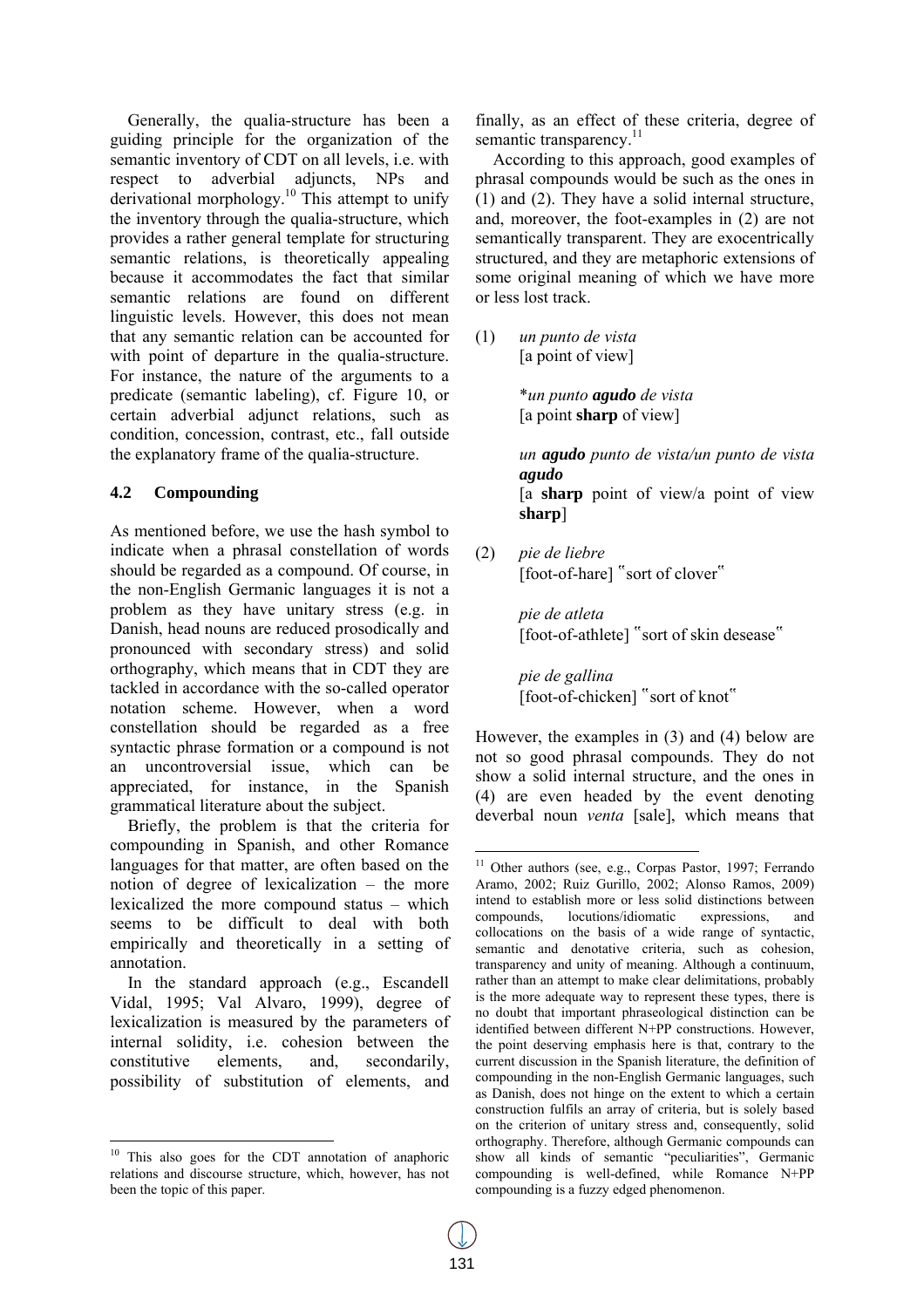they are completely productive and that they resample the corresponding "free" sentence structure.

(3) *lazo de luto*  [bow of grief/mourning]

> *bolsa de viaje*  [bag-of-travel/travel bag]

*lazo negro de luto*  [bow **black** of grief]

*bolsa negra de viaje*  [bag **black** of travel]

(4) *venta de carne/ trigo/ caballos/ teléfonos*  [sale of meat/ wheat/ horses/ telephones]

It is not the intention here to enter into a theoretical discussion about compounding, but it must be acknowledge that in general the understanding of compounding in Spanish and other Romance languages deviates substantially from a Germanic understanding of the "same" phenomenon, cf. also footnote 11.

In order to cope with these interlingual discrepancies in CDT we have chosen a very liberal approach to Romance compounding in the sense that if the constellation of words in question can be said to designate a single entity or type of entity, we add a hash symbol indicating that the relevant construction shows some kind of tendency towards being a lexical unit. Good signs of such a status is, of course, if the modifying noun, N2, is naked, i.e. appears without determiners, or if an analogous expression in German or Danish manifests itself as a compound (with respect to Germanic compounding see, e.g., Mellenius, 1997; ten Hacken, 1999; Müller, 2001, 2003).

Another problem of compounding is coreless (exocentric) compounds, cf. what with Sanskrit terms is referred to as "bahuvrihi" (e.g., *redskin*), "dvandva" (e.g., *marxism-leninism*) and "imperavitic" (e.g., *forgetmenot*). These constructions are not especially productive, but they do not fit in so neatly in a dependency framework which builds on the assumption that every expression must have a head. This issue also concerns a number of synthetic compounds such as *darkhaired* and *blueeyed*, where it is difficult to decide which element is the head.

With respect to the headedness problem, the CDT, by stipulation, follows the general principle that the element which carries the inflectional endings also is considered the head. However, one exception to this standard is the issue of verbo-nominal compounds illustrated in (5) and (6) below and annotated according to the operator scheme. In these cases, we follow the principle that the verbal part is the head, and the nominal part, although it carries the inflectional endings, is a modifier, very often in the form of a direct object. The problem arises because there is a discrepancy between the inner dependency structure of the compound, which follows the corresponding sentence structure, and its instantiation in syntax, which dictates an inflectional declension of the modifier, when relevant.

- (5) *un tocadiscos* [a play-records/record player ]: tocar ! +discos/DOBJ.patient
- (6) *un guardapolvo* [a protect-dust/working coat]: guardar ! +polvo/GOAL

### **4.3 Semantic agreement figures**

Interannotator agreement has also been calculated for semantic relation. This has been done on the basis of the same 21 English and Danish texts that were used for the syntax annotation task, and in this case with a total of 358 semantic relations. The results were the following:<sup>12</sup>

- 48% : *Full labeled agreement*, i.e. the probability that another annotator assigns the same label and out-node to the relation.
- 96% : *Unlabeled agreement*, the probability that another annotator assigns the same out-node (but not necessarily label) to the relation.
- 50% : *Label agreement*, the probability that another annotator assigns the same label (but not necessarily out-node) to the relation.

Obviously, the scores with respect to semantic annotation are rather low in comparison with the syntactic level. A specific analysis of the major disagreement cases has not been conducted yet, but it seems reasonable to suspect that at least

  $12$  See CDT manual (op.cit).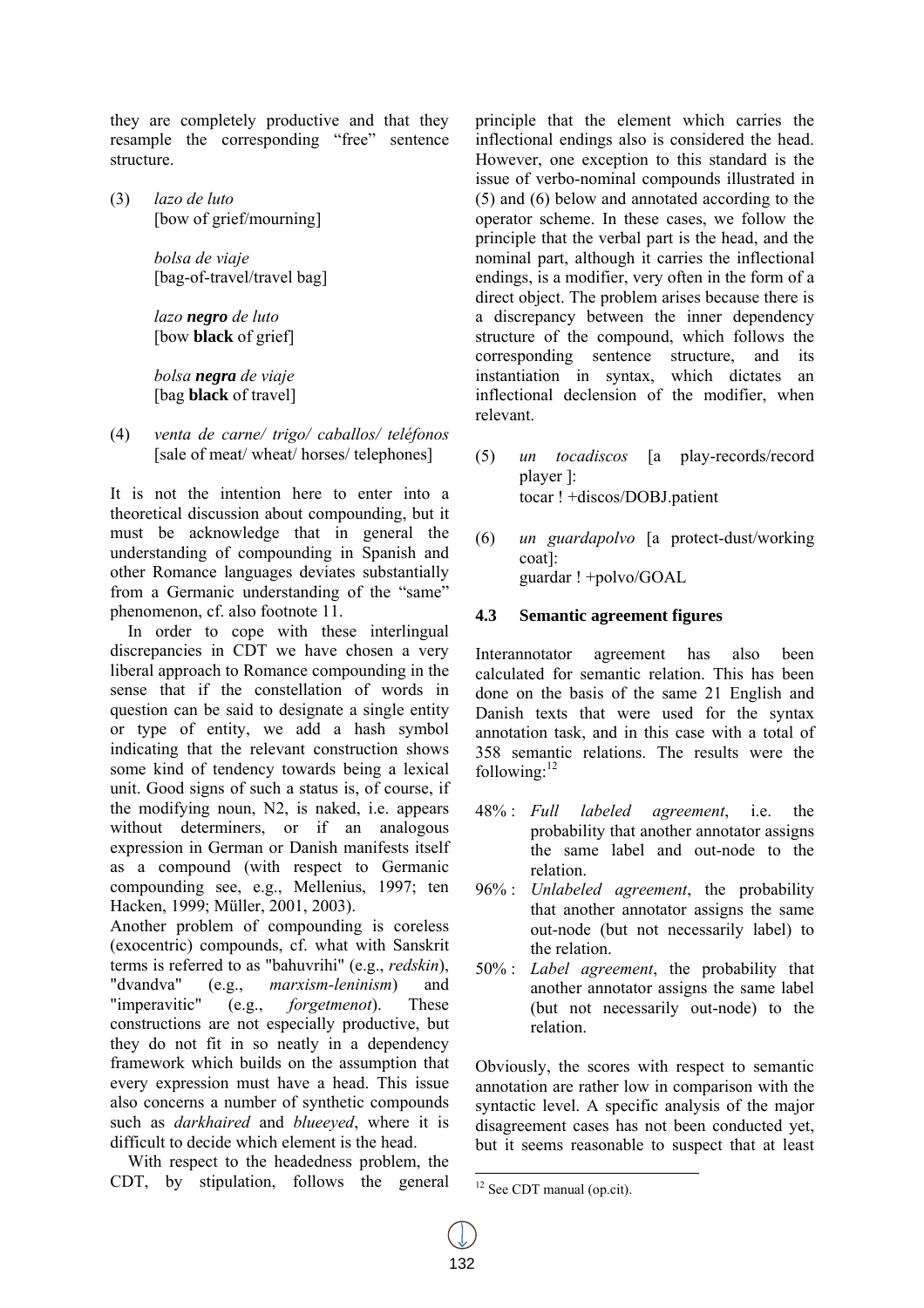some of the explanation lies in the fact that the semantic annotation of CDT covers both NPs and derivational morphology, as well as adverbial adjuncts. This makes the system fairly complex and, perhaps, in some respects too detailed. Specifically, informal investigations of compound annotation show that the annotators in many cases tend to disagree on which semantic label should be assigned to the relation between head and non-head. However, we expect to be able to improve the system by introducing a more hierarchical ordering of relations and a higher degree of label specificity.

# **5. Conclusion**

This paper has explained how the basic dependency principles behind the sentence level syntactic analyses, through an operator notation, has been transferred to the morphological level to account for the inner structure of tokens in the form of derivations and compounds. There is a clear analogy between syntactic and morphological annotation in CDT. On both levels we depart from the basic assumption that coherent linguistic units, in the form of either sentences or words, are determined by a dependency structure in which each word or morpheme is assumed to function as complement or adjunct to another word or morpheme, called the governor. In the last part of the paper, we show from a limited subset of examples how GL semantics has been incorporated into a coherent annotation scheme compatible with the CDT dependency principles on the other descriptive levels.

It is expected that the enhancement of CDT with morphological and semantic annotation will enable inquiries into interface issues between different linguistic layers, cross-linguistic contrasts and typological variations between the languages involved in CDT, thereby supporting CDT's applicability in multilingual language processing systems. Of course, these aspects have not been dealt with in the paper, which only introduces the system.

Finally, we have seen that interannotator agreement scores confirm that the system functions robustly with respect to syntax, whereas the annotation of semantic relations is not sufficiently performent yet. Larger scale analyses of the functionality of the morphological annotation system have not been conducted so far, but preliminary studies are generally positive in terms of the user friendliness of the system, despite its obvious complexity. However, on the critical side the annotators find the system time-consuming to get familiar with.

### **References**

- Alonso Ramos, M. (2009). Delimitando la intersección entre composición y fraseología. *Lingüística española actual* (LEA), 31(2). 5-37.
- Böhmová, A., Hajič, J., Hajičová, E. & Hladká, B. (2003). The Prague Dependency Treebank: a threelevel annotation scenario. In A. Abeillé (ed.). *Treebanks: Building and Using Parsed Corpora*. Dordrecht: Kluwer Academic Publishers.
- Buch-Kromann, M. (2006). *Discontinuous Grammar. A dependency-based model of human parsing and language learning*. Doctoral dissertation. Copenhagen: Copenhagen Business School.
- Buch-Kromann, M., Korzen, I. & Müller, H.H. (2009). Uncovering the 'lost' structure of translations with parallel treebanks. In I.M. Mees, F. Alves, & S. Göpferich (eds). *Methodology, Technology and Innovation in Translation Process Research. Copenhagen Studies in Language* 38: 199-224.
- Buch-Kromann, M., Gylling, M., Knudsen, L.J., Korzen, I. & Müller, H.H. (2010). *The inventory of linguistic relations used in the Copenhagen Dependency Treebanks.* Technical report. Copenhagen: Copenhagen Business School. Available at: http://code.google.com/p/copenhagen-dependencytreebank/.
- Carlson, L., Marcu, D. & Okurowski, M. E. (2001). Building a discourse-tagged corpus in the framework of Rhetorical Structure Theory. In *Proceedings of the 2nd SIGdial Workshop on Discourse and Dialogue.*
- Corpas Pastor, G. (1997). *Manual de fraseología española*. Madrid: Gredos.
- Escandell Vidal, M.V. (1995). *Los complementos del nombre*. Madrid: Arco Libros.
- Ferrando Aramo, V. (2002). Colocaciones y compuestos sintagmáticos. In A. Veiga Rodríguez, M. González Pereira & M. Souto Gómez (eds.). *Léxico y Gramática*. TrisTram, Lugo. 99-107.
- Hinrichs, E., Kubler, S., Naumann, K., Telljohann H. & Trushkina, J. (2004). Recent developments in linguistic annotations of the TuBa-D/Z treebank. In *Proceedings of the Third Workshop on Treebanks and Linguistic Theories*. Tübingen, Germany. 51- 62.